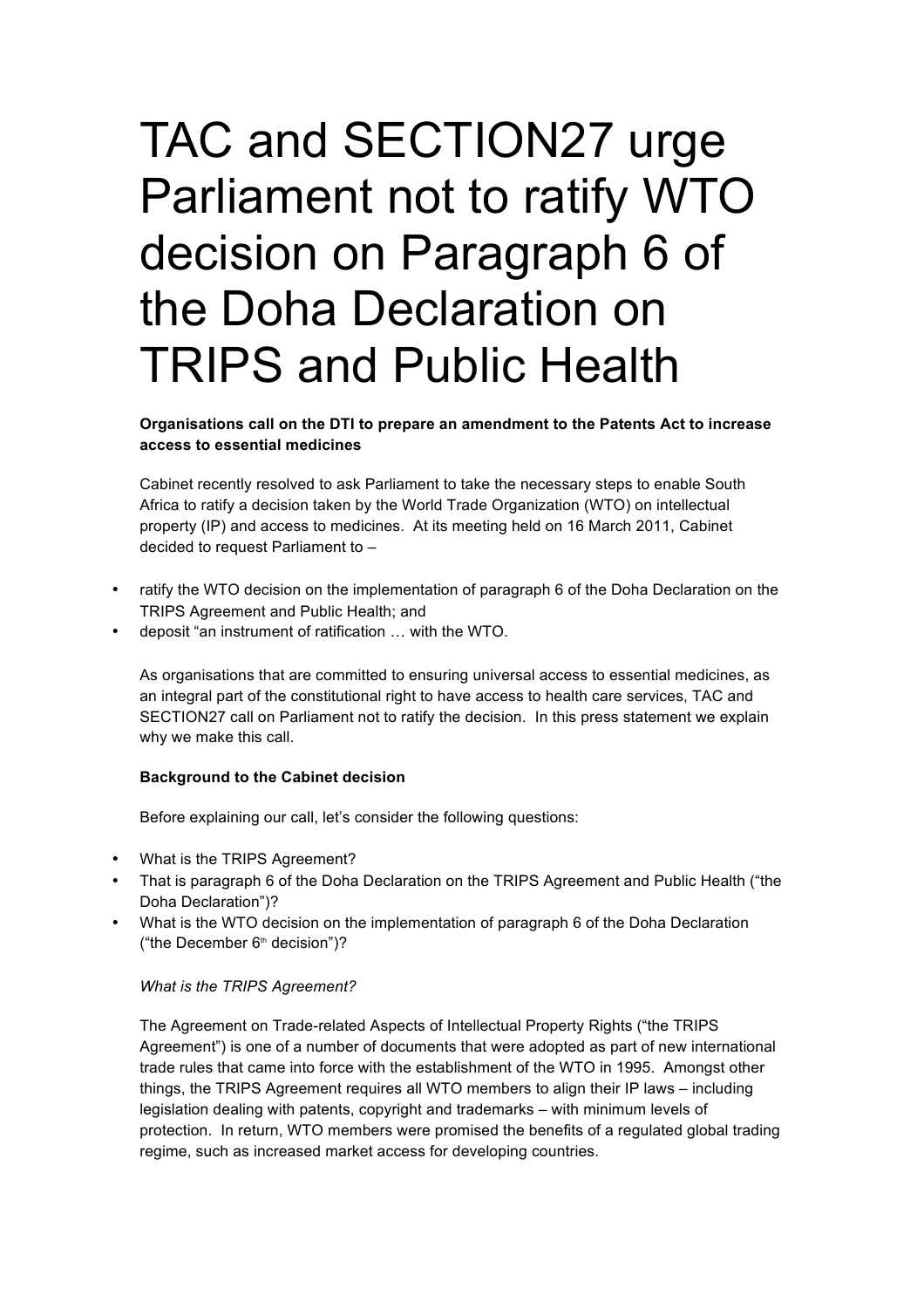Before the WTO was established, countries were – in the main – free to determine the nature and extent of IP protection offered. In the field of medicines, for example, some countries offered no patent protection whatsoever. Others, including India, only recognised process – but not product – patents. The evidence shows that the Patents Act of 1970 was central to the development of a world-class, competitive generic medicines industry in India. To this day, India remains the supplier of much of the developing world's medicine needs, as well as active pharmaceutical ingredients imported by generic manufacturers worldwide.

## *What is paragraph 6 of the Doha Declaration?*

The coming into force of the TRIPS Agreement changed all of this. All WTO members became obliged to amend their IP laws to give effect to their new obligations. But the language of the agreement came to mean different things to different people: developed country governments read its terms broadly; their developing country counterparts sought to read its terms narrowly. In the field of patents, the global north sought to impose high levels of protection; the global south sought to retain as much flexibility as the language of the text could reasonably bear. Predictably, these conflicting positions lead to a showdown – at the WTO's meeting in Doha in 2001.

In the months leading up to the Doha meeting, AIDS activists across the world drew increasing attention to the negative impact of high levels of patent protection on access to essential medicines. They argued convincingly that the developed world's interpretation of the TRIPS Agreement, if imposed on all WTO members, would undermine efforts to address urgent public health needs. South Africa's united stand against the drug industry, which saw the Treatment Action Campaign and the state on the same side in a court challenge to medicines legislation, paved the way for a groundbreaking agreement on patents and public health in Doha.

Amongst other things, the Doha Declaration notes that "the TRIPS Agreement does not and should not prevent Members from taking measures to protect public health." It recognises that "the Agreement can and should be interpreted and implemented in a manner supportive of WTO Members' right to protect public health and, in particular, to promote access to medicines for all." Importantly, it also recognises that each WTO member "has the right to grant compulsory licences and the freedom to determine the grounds upon which such licences are granted." Compulsory licences authorise the early market entry of generic competition.

In respect of compulsory licensing, paragraph 6 of the Doha Declaration provides as follows:

We recognize that WTO Members with insufficient or no manufacturing capacities in the pharmaceutical sector could face difficulties in making effective use of compulsory licensing under the TRIPS Agreement. We instruct the Council for TRIPS to find an expeditious solution to this problem and to report to the General Council before the end of 2002.

### *What is the December 6<sup>th</sup> decision?*

The December 2002 deadline was never met. On 30 August 2003, the WTO adopted an interim solution to the problem ("the August  $30<sup>th</sup>$  agreement"). This took the form of a waiver from the ordinary rules. The December  $6<sup>th</sup>$  decision, which was adopted at a WTO meeting in Hong Kong on 6 December 2005, seeks to amend the TRIPS Agreement to give final effect to the interim solution adopted on 30 August 2003. For all practical purposes, there is no